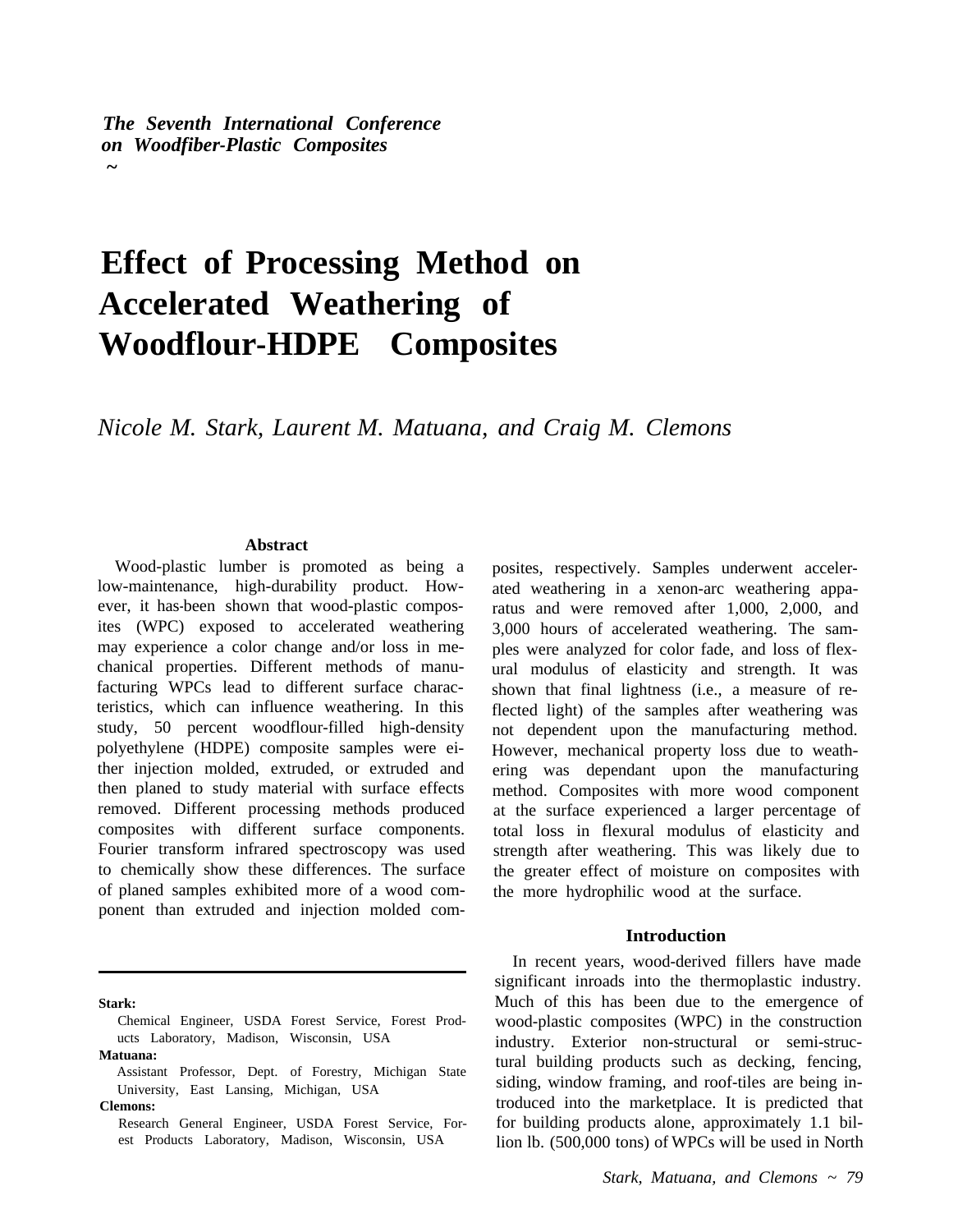<span id="page-1-0"></span>America in 2006 (1). Construction, transportation, industrial, and consumer applications are also on the rise. Currently, nearly 70 percent of WPCs are polyethylene matrix composites (1). Polypropylene and polyvinyl chloride are also common matrix materials used by WPC industry.

Wood-plastic lumber is promoted as being a low-maintenance, high-durability product (2). However, the use of WPCs by the construction industry has resulted in concern about the durability of these products exposed to outdoor environments. Ultraviolet (UV) durability is of particular concern. It has been shown that WPCs exposed to accelerated weathering experience color change (3-8) and a loss in mechanical properties (3-6,8). Changes in mechanical properties after weathering can be due to a combination of factors such as composite surface oxidation, matrix crystallinity changes, and interfacial degradation due to moisture absorption (9).

While the effect of weathering on WPCs has been consistently reported, the rate of change has not. Samples of 50 percent woodflour-filled highdensity polyethylene (HDPE) have been tested for color fade after accelerated weathering. Some have reported that the majority of color fade occurs in the first 700 hours of 1,500 total hours of weathering (4), while others have shown that color fade continues through 2,000 hours of weathering (6). Even more disparity can be found in the literature regarding mechanical properties. Some have shown that for 50 percent woodflour-filled HDPE the flexural modulus of elasticity (MOE) and strength decrease during the first 1,000 hours of 2,000 hours total exposure time (3). Others showed that for the same formulation, the flexural MOE and strength change very little during the first 1,000 hours of accelerated weathering and the majority of change occurs during the second 1,000 hours of weathering (6).

Injection molding, compression molding, and extrusion are processing methods commonly used in the manufacture of WPCs. Temperature, pressure, and flow are some parameters that can change based on processing method. Both processing methods and processing variables greatly influence morphology and physical properties of the composite.

The method of manufacturing WPCs also affects moisture absorption. Clemons and Ibach (10) looked at 50 percent woodflour-filled HDPE composites manufactured via extrusion, compression molding, and injection molding. It was reported that extruded composites absorbed the most moisture while injection molded composites absorbed the least (10). It was presumed that this was due to a polymer rich surface layer and lower void content attributable to the higher density of injection molded composites (10).

Mechanical properties of woodflour-filled polymer composites are negatively affected by moisture (10,12-16). When the composite is exposed to moisture, the hydrophilic fiber swells. Cracks may form in the polymer matrix, which can also contribute to subsequent penetration of water into the composite (12). Exposing wood-filled polymer composites to moisture results in a drop in flexural MOE and strength by degrading the wood-polymer interfacial quality (12-14). The amount of moisture absorbed can be influenced by woodflour content and wood particle size (12,15).

Despite known effects of manufacturing methods on moisture absorption and mechanical properties of composites, research has not been extensively carried out to examine the influence of composite production methods on UV degradation. This study had two main objectives:

- 1. to characterize the surface of 50 percent woodflour-HDPE composites produced using different manufacturing methods, and
- 2. to understand how manufacturing methods affect the weathering of woodflour-HDPE composites.

Fourier transform infrared (FTIR) spectroscopy was utilized to study surface characteristics of woodflour-HDPE composites manufactured using different processing techniques because of its effectiveness to analyze functional groups present at the surface of a material. FTIR methods have been extensively used to study weathered polyethylene (17-22). In addition, FTIR has been employed to study functional groups present in wood (23-25).

The results of the study reported here will aid in the development of an understanding of how processing methods affect color fade and mechanical properties of woodflour-HDPE composites after weathering.

# **Methods**

# **Materials**

The materials used in this study were wood flour (WF) and high-density polyethylene (HDPE).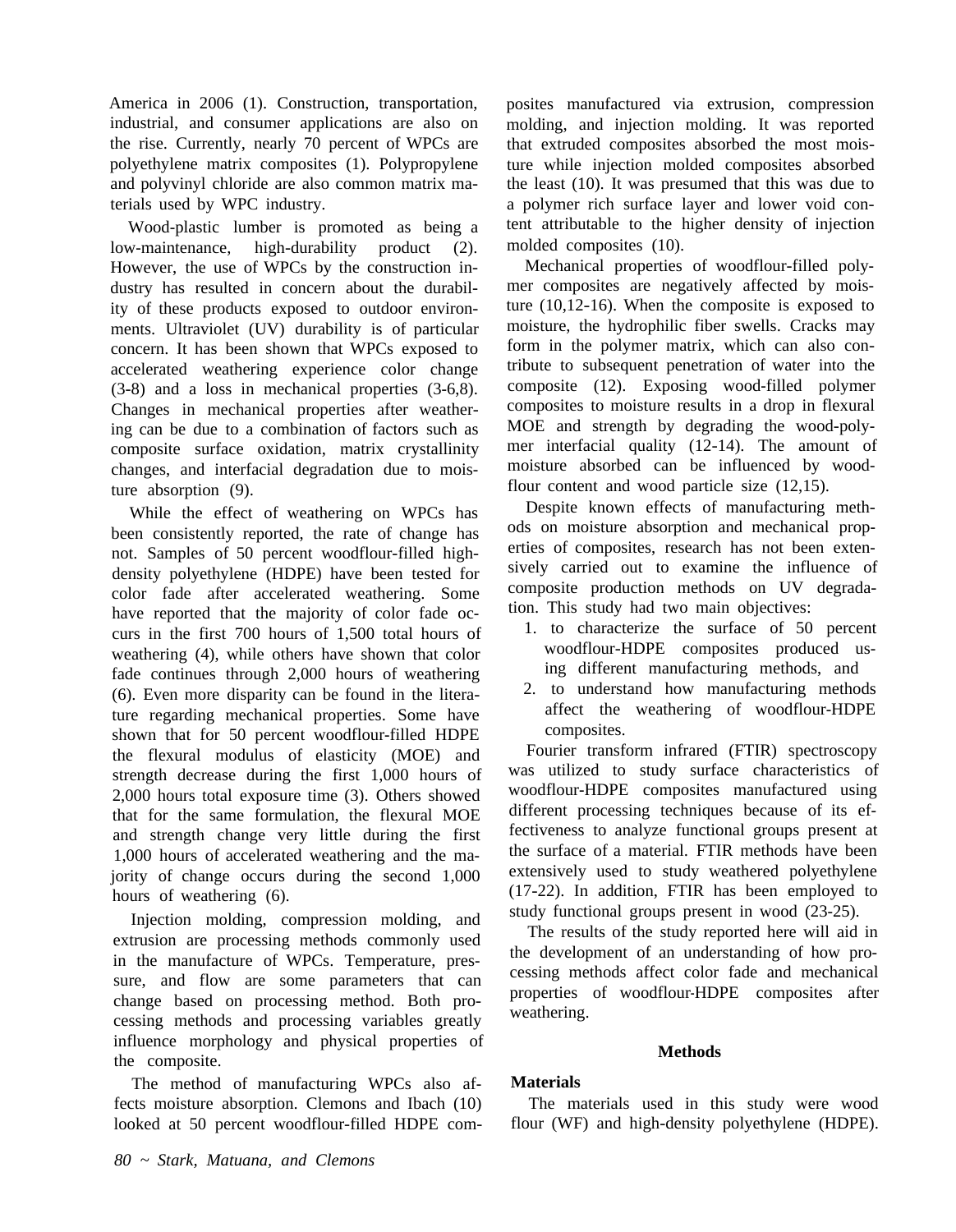The WF was a 40 mesh ponderosa pine supplied by American Wood Fibers (Schofield, WI). The HDPE was a virgin material with a melt index (MI) of 0.72 g/10 min. and density of 0.963 g/cm<sup>3</sup> supplied by Solvay Polymers, Inc. (Fortiflex A60-70-162, Houston, TX). A lubricant was added to aid in extrusion (Struktol TR016).

# **Processing**

### *Injection molded*

The WF was dried for 24 hours at 105°C (221°F), and then the composites were dry-blended at 50 percent WE Compounding was accomplished using a 32-mm Davis Standard (Pawcatuck, CT) twin-screw extruder to produce homogeneous WF-HDPE composite pellets. The melt temperature at the die was 200°C (392°F) and the melt pressure was 2.96 MPa (430 psi). The pellets were dried at 105°C (221°F) for at least 24 hours prior to injection molding into flexural bar test samples. The composite samples were injection molded using a 33-ton (30 metric tones) Cincinnati Milacron (Batavia, OH) injection molder. The nozzle temperature was 204°C (400°F), and the injection pressure reached a peak of 12.4 MPa (1,800 psi). The American Society for Testing and Materials (ASTM) mold cavity used for flexural samples is 120 by 3 by 12 mm (26).

# *Extruded*

Extruded samples were run at the University of Maine's Advanced Engineered Wood Composite Center. The composition of the composite was 49 percent by weight WF, 8 percent by weight lubricant, and the remainder HDPE. A Davis Standard 94 mm twin-screw extruder was used with a die that produced a 1.2 by 5.5 in. radius edge profile. The die temperature was 180°C (356°F) and the die pressure was 2.1 MPa (300 psi). Flexural samples (120 by 3 by 12 mm) were cut from the same side of all the deck boards to be used for testing (Fig. 1). The extruded surface was left in tact.

## *Planed*

The surface of extruded samples were planed to remove any surface characteristics due to the extrusion processing method. Samples were cut from the deck board just below the planed surface to minimize any difference from the extruded samples that may result from the thickness of the board **(Fig. 1).** 



**Figure 1. ~** *Extruded profile showing from where extruded and planed samples were cut.* 

## **Testing and Analysis**

#### *Density*

Unexposed samples were dried for 24 hours at 105°C (221°F) to remove moisture before being tested for density according to ASTM D792 (26). The sample size tested was approximately 60 by 3 by 12 mm. Twenty replicates for each processing method were tested.

#### *Color measurement*

A Minolta CR-200 Chroma Meter (Minolta Corporation, Ramsey, NJ) was used to measure color using the CIELAB color system. Lightness (L) was measured for at least five replicate samples. In the CIELAB color system, the value L can be thought of as a lightness factor. L represents reflectance of a sample. An L of 0 means the sample does not reflect light; an L of 100 means the sample reflects 100 percent of light. An increase in L means the sample is lightening (i.e.,  $+DL$  for lightening and  $-$ **L** for darkening)

## *Mechanical properties*

Samples were ovendried at 105°C for 24 hours before testing. This ensured the same conditioning for samples before and after weathering. Flexural tests were carried out according to ASTM D790 (26) on an Instron Universal Testing machine. A three-point loading system was utilized with a crosshead speed of 1.3 mm/min. The exposed surface was placed away from the center load to place that part of the sample in tension. At least five replicate specimens were tested for each formulation. The modulus of elasticity (MOE) and maximum strength were calculated according to the standard.

#### **Fourier Transform Infrared Spectroscopy**

FTIR spectroscopy was conducted on a Mattson Genesis II spectrophotometer to provide knowledge of functional groups present at the surface of the samples. Penetration depth is dependent upon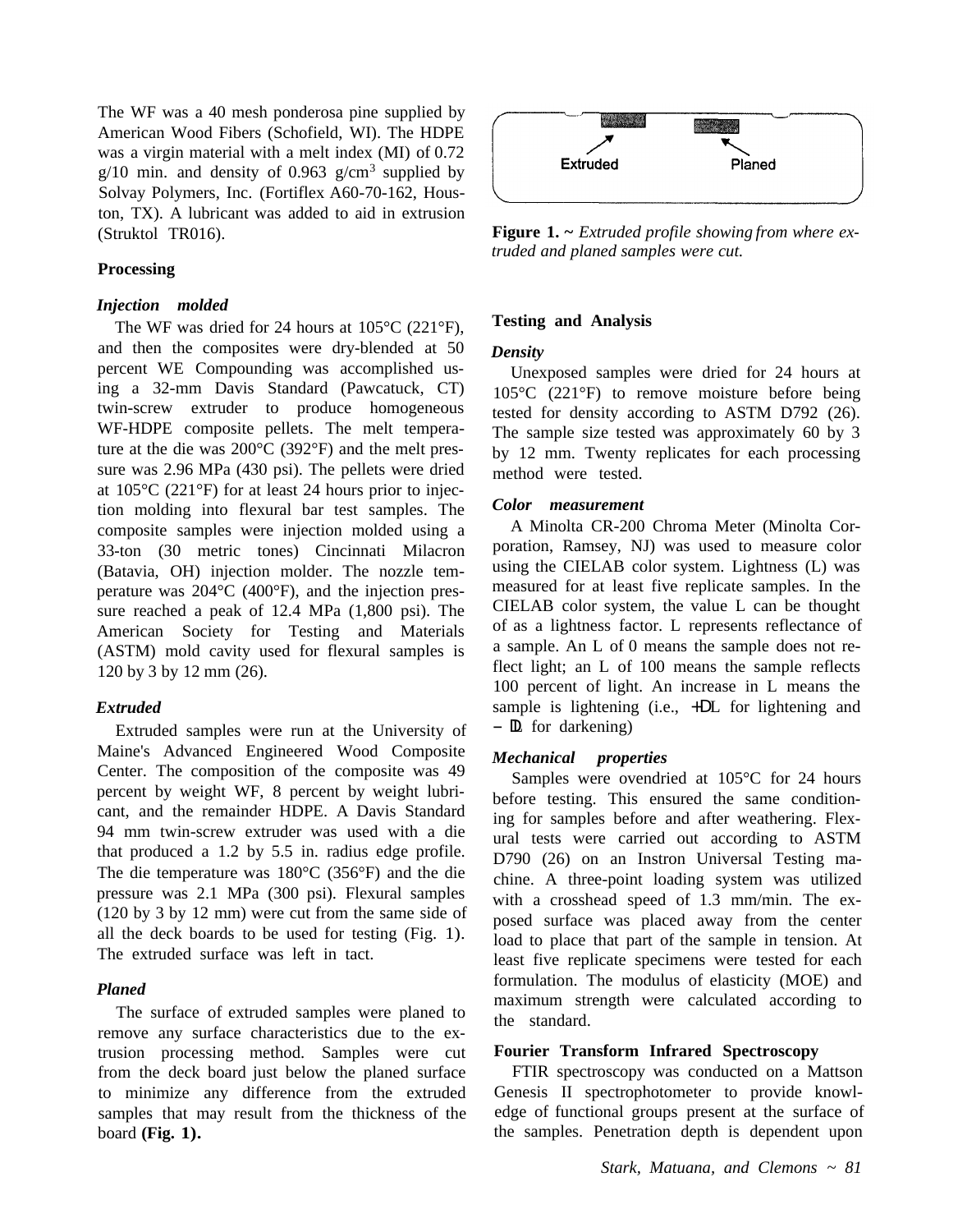wavelength and index of refraction of WF and HDPE and ranges from  $0.5$  to  $3 \mu$ m. Scans were run at a resolution of  $4 \text{ cm}^{-1}$ . Each sample recorded consisted of 100 scans recorded in absorbance units from  $4,000$  to  $700 \text{ cm}^{-1}$ . Spectra were obtained using attenuated total reflectance (ATR). The surfaces of the samples analyzed were in contact with a ZnSe crystal that has a 45° angle of incidence. At least five replicate samples were analyzed.

Cellulose spectra have a strong peak due to hydroxyl groups at  $1,023$  cm<sup>-1</sup> (23). A wood index was calculated using the following equation:

*Wood index* = 
$$
\frac{I_{1023}}{I_{2912}} \times 100
$$
 [2]

where:

 $I =$  peak intensity.

Peak intensity was normalized using the peak at  $2,912$  cm<sup>-1</sup>, which corresponds to alkane CH stretching vibrations of the methylene groups.

# Weathering

Samples were placed in a xenon arc-type light exposure apparatus which was operated according to ASTM D2565 (27). Samples were mounted in four rows on a drum that rotated around the xenon arc bulb at 1 rpm. Each 2 hour weathering cycle consisted of 108 minutes W exposure and 12 minutes simultaneous water spray and W exposure (27). An irradiance sensor was used to measure light intensity for wavelengths from 300 to 400 nm. Irradiance was monitored and the voltage to the bulb was changed periodically in order to maintain a constant irradiance. The dosage, or amount of light energy the samples were subjected to, was calculated (irradiance  $\times$  time). The dosage at 500hour time increments is shown in Table 1. We can be confident that samples were exposed to consistent energy dosages for each thousand hours of weathering. To understand the effect of time on

weathering, samples were removed for analysis after 1,000, 2,000, and 3,000 hours.

#### *Statistics*

To determine the effects of weathering on properties, Student's two-tailed t-tests were carried out at  $a = 0.05$  for each blend, testing the data for significant differences.

### **Results and Discussion**

#### **Unexposed Samples**

The WF-HDPE composites were manufactured by either injection molding or extrusion. Furthermore, extruded samples were either cut to leave the original extruded surface intact or the surface was planed to study material with surface effects removed. The physical properties of injection molded, extruded, and planed composites without W weathering are summarized in Table 2. Processing pressures during injection molding were much higher than during extrusion. The result was a higher density for injection molded samples than for extruded or planed samples.

Lightness of the composites also varied with manufacturing method (Table 2). Injection molded samples were darkest. Processing temperatures were higher for injection molded samples,

**Table 1. ~** *The amount of light energy between 300 and 400 nm the samples were exposed to for 500-hour increments.* 

| Time<br>increment | Dosage         |  |  |
|-------------------|----------------|--|--|
| (hours)           | $(kW-hr./m^2)$ |  |  |
| $0$ to 500        | 29.4           |  |  |
| 500 to 1,000      | 29.1           |  |  |
| 1,000 to 1,500    | 27.9           |  |  |
| 1,500 to 2,000    | 28.2           |  |  |
| 2,000 to 2,500    | 28.7           |  |  |
| 2,500 to 3,000    | 28.8           |  |  |

**Table 2. ~** *Physical properties of unexposed 50% woodfour-filled HDPE composites. a* 

| Samples          | Composite density $(r_c)$ | Lightness    | <b>MOE</b> | Strength  |
|------------------|---------------------------|--------------|------------|-----------|
|                  | $(g/cm^3)$                |              | (GPa)      | (MPa)     |
| Injection molded | 1.135(0.002)              | 49.0 $(0.7)$ | 3.6(0.2)   | 39.6(0.7) |
| Extruded         | 1.087 (0.008)             | 57.0 (0.8)   | 3.3(0.2)   | 24.5(0.9) |
| Planed           | 1.085 (0.019)             | 62.1(1.0)    | 3.4(0.2)   | 27.2(0.7) |
| <b>HDPE</b>      | 0.953(0.001)              | 76.4(0.2)    | 0.9(0.1)   | 22.3(0.2) |

<sup>a</sup> Numbers in parentheses represent 1 standard deviation.

*82 ~ Stark, Matuana, and Clemons*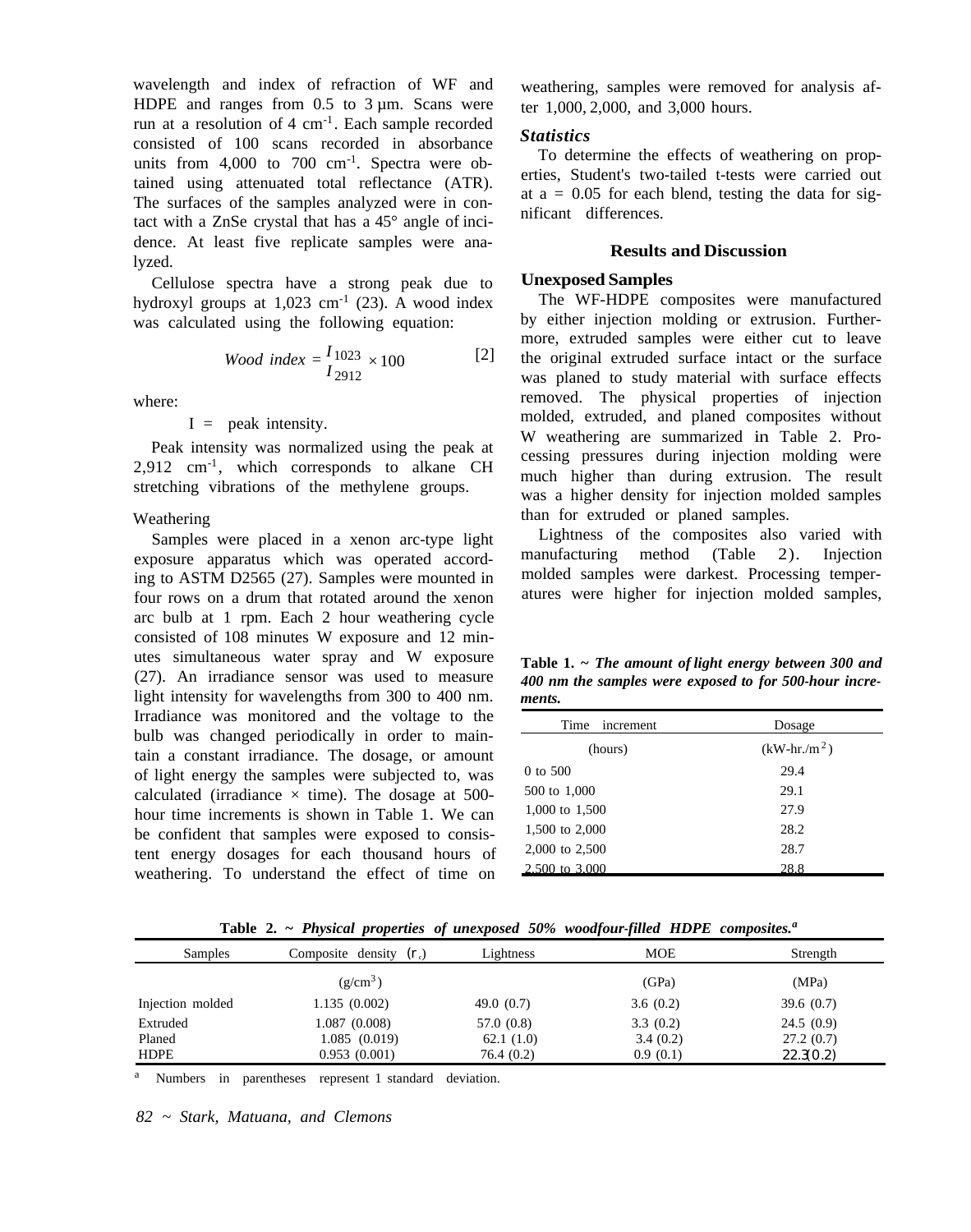

**Figure 2. ~** *FTIR spectra of HDPE and SYP.* 

which resulted in a darker composite as the wood began to degrade. Comparing extruded to planed composites, planed composites were lighter in color. The polymeric surface layer of the extruded composite effectively wet the wood flour. When wetting occurs at a wood surface light is transmitted deeper in the wood cell, resulting in an apparent darkening of the wood (28).

Generally, the flexural MOE of the composites were similar. However, the flexural strength of injection molded samples was greater than for extruded and planed samples. This is most likely due to difference in densities. The higher densities of injection molded samples result in more intimate contact between the HDPE matrix and WF. The improvement in interfacial quality led to an apparently voidless composite and a more efficient stress transfer between the matrix and fiber, leading to increased strength.

The surface of each sample was analyzed using FTIR spectroscopy. Figure 2 shows two spectra, the top one of unfilled HDPE and the bottom one of a solid piece of southern yellow pine (SYP, *Pinus*  spp). The broad peak at  $3.318 \text{ cm}^{-1}$  is associated with mixed hydroxyl groups originating mainly from cellulose. The peak at  $2.912 \text{ cm}^{-1}$  is due to the alkane C-H stretching of the methylene groups



**Figure 3. ~** *FTIR spectra of injection molded, extruded, and planed WF-HDPE composites.* 

and appears as a very strong peak in HDPE and a much weaker peak in SYP. A relatively large proportion of HDPE is -CH2- groups compared to SYP. The peak at  $1,023$  cm<sup>-1</sup> is assigned to a hydroxyl group associated with cellulose (23).

Figure 3 shows FTIR spectra obtained for injection molded, extruded, arid planed composites. The increase in hydroxyl groups at the surface was clearly seen as an increase in the broad peak at 3,318 cm<sup>-1</sup> and the strong peak at  $1,023$  cm<sup>-1</sup>. A wood index was calculated to relate the hydroxyl group peak at  $1,023$  cm<sup>-1</sup> to the methyl group peak at  $2,912$  cm<sup>-1</sup> (Eq. [2]). The results are shown in Ta[ble 3.](#page-5-0) Planed samples had the highest wood index, followed by extruded and injection molded samples. It was expected that planed composites would exhibit stronger peaks due to the wood component because wood particles were exposed during planing. The differences between injection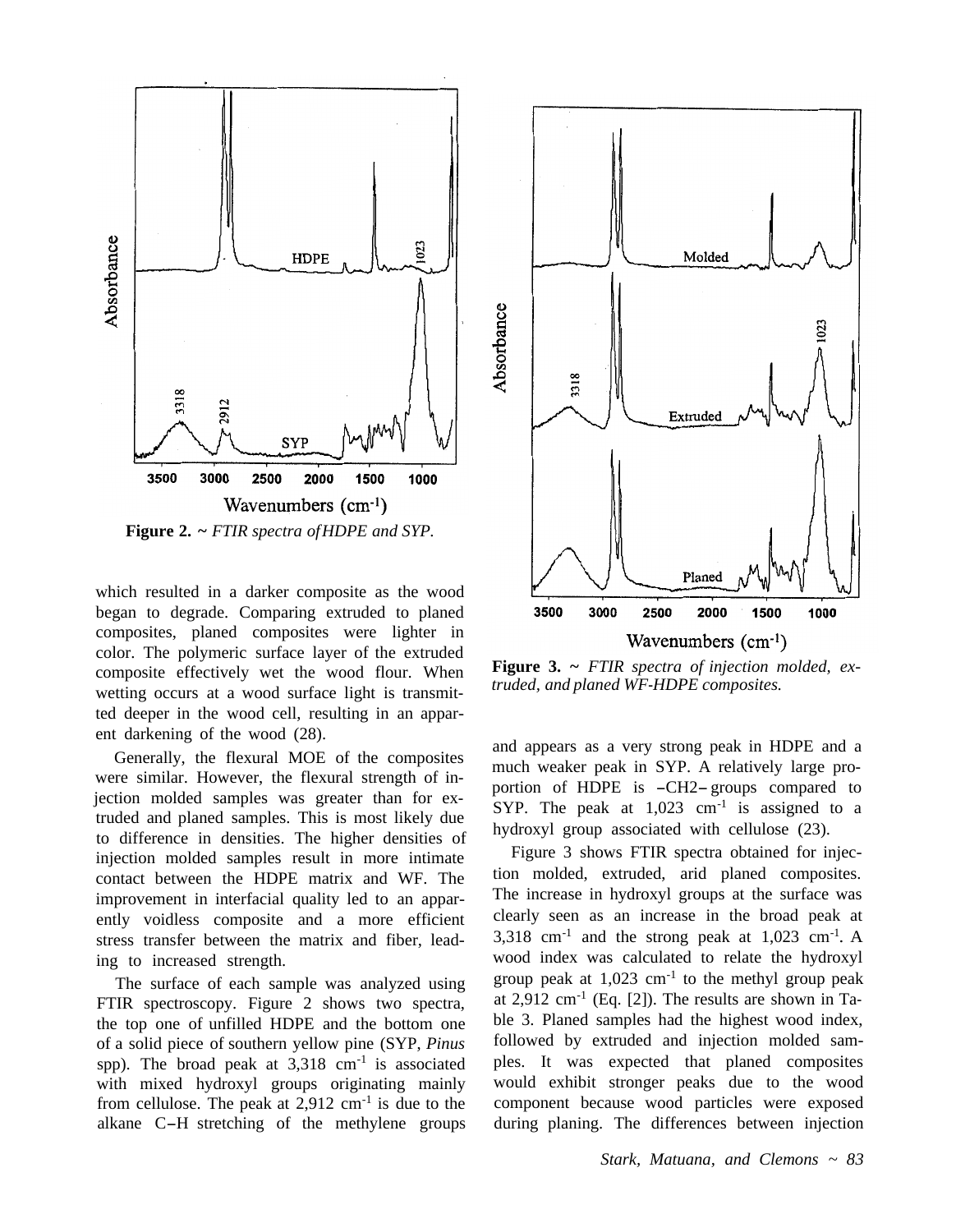<span id="page-5-0"></span>**Table 3. ~** *Wood index determined from the cellulose peak at 1,023 cm -1 .* 

| Samples          | Wood index <sup>a</sup> |
|------------------|-------------------------|
| Injection molded | 0.24(0.02)              |
| Extruded         | 0.44(0.09)              |
| Planed           | 2.74(1.39)              |
| <b>SYP</b>       | 7.58                    |

Numbers in parentheses represent 1 standard deviation.



**Figure 4. ~** *L as a function of processing method of WF-HDPE composites before and after 1,000, 2,000, and 3,000 hours of weathering. Statistically significant differences between composites are represented with separate letters.* 

molded and extruded samples are probably due to processing differences. During processing, the higher pressures used in injection molding cause a thin layer of polymer to be formed at the surface. The increased pressure attributable to injection molding led to a composite with a thicker polymer rich surface layer.

#### **Exposed Samples**

Injection molded, extruded, and planed samples underwent accelerated weathering in a xenon-arc weathering apparatus. Samples were removed after 1,000, 2,000, and 3,000 hours of weathering. The composites were then tested for lightness, flexural MOE, and flexural strength. These results are shown in **Figures 4 through 6,**  respectively. Each manufacturing method is shown on the x-axis. Statistically significant differences between composites were represented with separate letters in **Figures 4 through 6.** Bars with the same letter denotes that the difference between two means is not statistically significant.



**Figure 5. ~** *Flexural modulus as a function of processing method of WF-HDPE composites before and after 1,000, 2,000, and 3,000 hours of weathering. Statistically Significant differences between composites are represented with separate letters.* 



Figure 6. ~ *Flexural strength as a function of processing method of WF-HDPE composites before and after 1,000, 2,000, and 3,000 hours of weathering. Statistically significant differences between composites are represented with separate letters.* 

The effect of weathering on composite lightness, L, is shown in Figure 4. It is clear that weathering resulted in a lightening of the composite. For each production method, the change in L after each time period was significant. Regardless of manufacturing method, the greatest increases in L occurred in the first 1,000 hours and all composites reached a similar lightness value after 3,000 hour of weathering. Lightening of the composite originates mainly from the wood flour bleaching, and is a composite surface phenomenon. Lundin (3) characterized this depth after 2,000 hours of weathering and found it to be 0.3 mm for 50 per-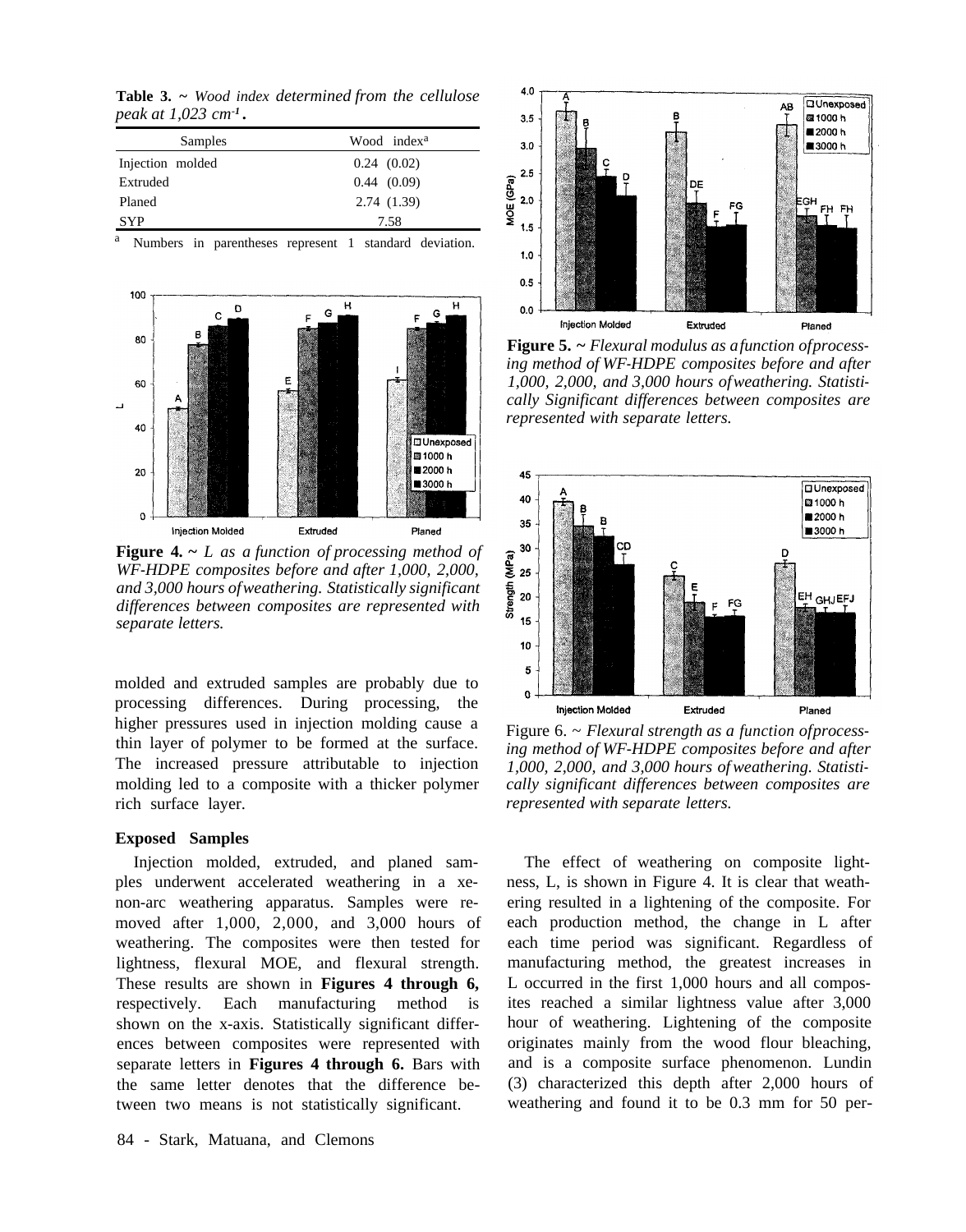|                       |        | MOE loss $(\%)$ |             |                                       |             | Strength $loss (%)$ |             |  |
|-----------------------|--------|-----------------|-------------|---------------------------------------|-------------|---------------------|-------------|--|
| Samples               |        | $1.000$ hr.     | $2,000$ hr. | $3,000$ hr.                           | $1,000$ hr. | $2,000$ hr.         | $3,000$ hr. |  |
| Injection             | molded | 19              | 33          | 43                                    | 12          | 18                  | 32          |  |
| Extruded              |        | 40              | 53          | 52                                    | 22          | 35                  | 34          |  |
| Planed                |        | 49              | 54          | 52                                    | 34          | 37                  | 38          |  |
| Injection molded (3)  |        | 29              | 33          | $- -$                                 | 17          | 20                  | $- -$       |  |
| Injection molded (15) |        |                 | 26          | $\hspace{0.05cm}$ – $\hspace{0.05cm}$ |             | 22                  | $- -$       |  |

**Table 4. ~** *Loss in MOE and loss in strength after accelerated weathering for 1,000, 2,000, and 3,000 hours for 50% woodflour-filled HDPE composites compared with values found in the literature.* 

cent woodflour-filled HDPE. Because the final values of L are similar for composites regardless of manufacturing method, we can conclude that the lightened layer is deeper than the depth of the polymer rich layers in injection molded and extruded samples. Therefore production method has little effect on total lightness after 3,000 hours of weathering.

It is also evident that after 1,000 hours of weathering planed and extruded samples were closer to their final lightness than composites with more of a HDPE influence at the surface, the injection molded samples. After 1,000 hours of weathering, injection molded samples reached 71 percent of their total lightening after 3,000 hours, while ex[truded and planed samples reached 80](#page-1-0) percent and 83 percent, respectively. This illustrates that samples with more wood component at the surface will experience a larger percentage of total lightening in the early stages of weathering.

Flexural MOE and strength generally decreased after accelerated weathering. The decrease in MOE for injection molded samples was significant for each 1,000 hours ofweathering **(Fig. 5).** For extruded samples, the decrease in MOE was not significant between 2,000 and 3,000 hours of weathering; and for planed samples, the decrease was not significant for 1,000, 2,000, and 3,000 hours of weathering.

The decrease in flexural strength for injection molded samples was not significant between 1,000 and 2,000 hours of weathering **(Fig. 6).** The same significant changes in strength after weathering were observed for extruded and planed samples as shown for MOE. After 3,000 hours of weathering, the MOE and strength were both similar for extruded and planed samples, and lower than injection molded samples. Unlike L after 3,000 hours of weathering, manufacturing method did appear to affect final flexural properties, with injection

molded composites having higher flexural properties after weathering than extruded and planed composites. It is expected that increased weathering times would cause mechanical properties to reach similar values regardless of manufacturing method.

Similar to the trend observed for lightness, after 1,000 hours of weathering extruded and planed samples were closer to their final MOE and strength than injection molded samples. After 1,000 hours, injection molded, extruded, and planed samples reached 44, 77, and 88 percent, respectively, of their total MOE loss. Similarly, injection molded, extruded, and planed samples reached 38, 67, and 89 percent, respectively, of their total loss in strength after 1,000 hours of weathering. These results imply that composites with more wood component at the surface will lose a larger percentage of total property loss in initial weathering stages. Conversely, samples with a large polymer characteristic at the surface will lose a smaller percentage of their total property loss in the initial weathering stages.

This explains apparently conflicting data reported by other researchers. **Table 4** shows the loss in MOE and loss in strength for 50 percent woodflour-filled HDPE composites after weathering. Injection molded, extruded, and planed samples are compared to results found in two research papers where samples were also injection molded. Lundin (3) weathered 50 percent WF- HDPE composites for 2,000 hours. They found that the yield stress and bending stiffness decreased through 1,000 hours and then leveled off. Conversely, Stark et al. weathered 50 percent woodflour-filled HDPE samples for 2,000 hours (6). The samples were removed periodically. After 1,000 hours the MOE did not significantly drop. After 2,000 hours the drop was 26 percent. In addition to differences between the sample's surface differences, comparing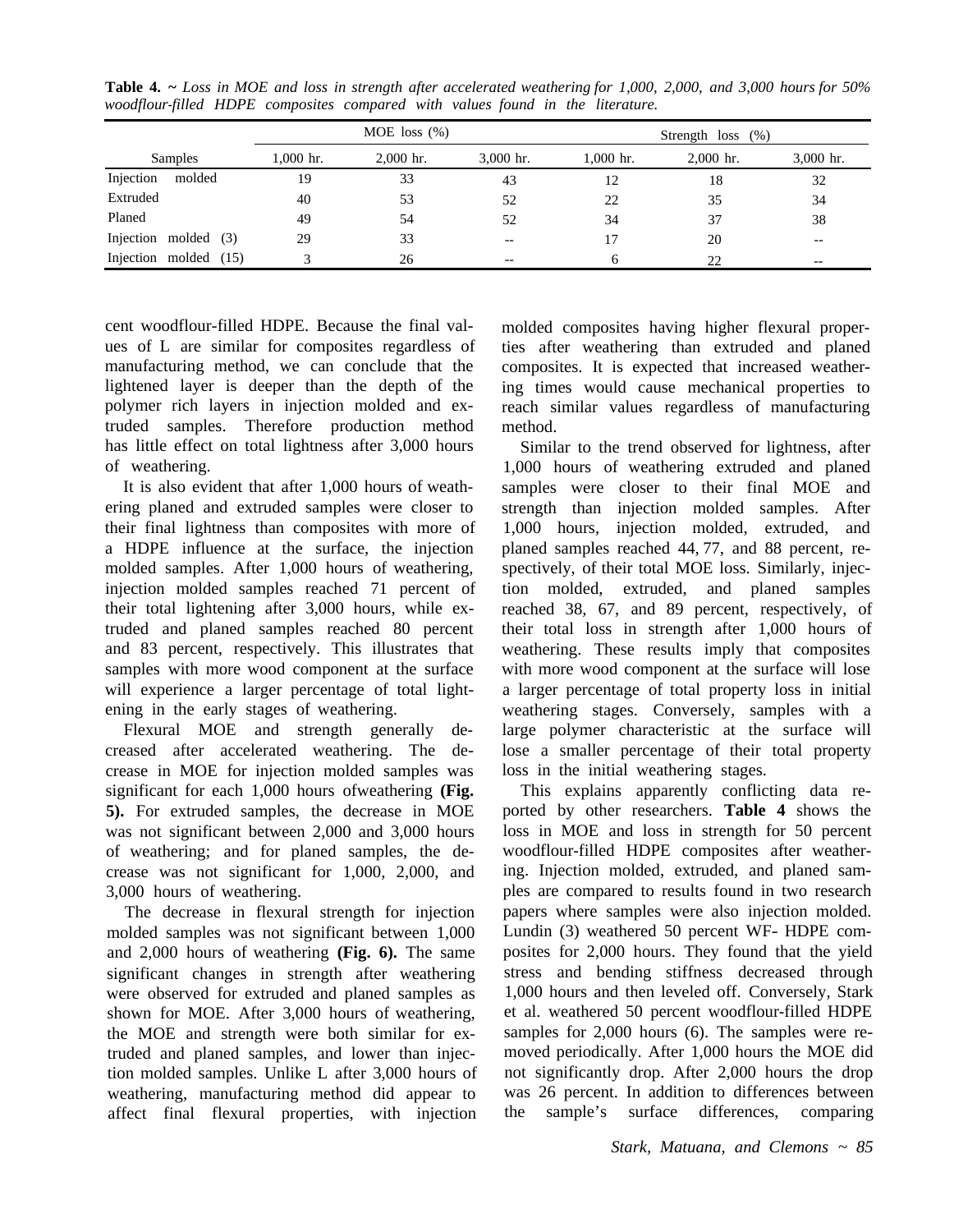weathering effects based on weathering times may have an apparent error. The energy received by the samples also needs to be taken into consideration and may be different for each study.

The color fade of the composites is due mainly to the effect of UV exposure on wood flour. While it needs to be studied further, degradation of mechanical properties of WF-HDPE composites after weathering is thought to be largely due to moisture effects. This would most likely be due to a degradation of interfacial properties as a result of exposure to moisture. During weathering, samples cycle through environments of 35°C and 100 percent relative humidity during the water spray cycle, and 40°C and 30 percent relative humidity during the dry cycle. Moisture has been shown to adversely affect properties of WPCs. Injection molded HDPE composites filled with 40 percent wood fiber exposed to a water bath for 2,000 hours experienced a 39 percent loss in flexural MOE (13). Similarly, 30 percent WF-HDPE injection molded samples lost approximately 25 percent of their flexural modulus after being exposed to boiling water for 50 hours (16). The processing method has also been shown to influence moisture sorption properties. After soaking 50 percent WF-HDPE composites for 2 weeks, more dense injection molded composites absorbed only 4 percent moisture while less dense extruded composites absorbed 17 percent (10).

## **Summary and Conclusions**

The FTIR-ATR method can be used to examine surface characteristics of WPCs manufactured using different processing techniques. By following peaks associated with functional groups present in polyethylene and cellulose, differences in surface chemistries between manufacturing methods become apparent. In this study, injection molded, extruded, and planed samples were analyzed. Injection molded samples had more of a polymer influence at the surface than extruded and planed samples. Planed samples exhibited a strong wood component as a result of removing polymer rich surface layer to expose wood particles.

The higher processing pressures injection molded samples experience result in a composite with a higher density than extruded and planed samples. The higher density results in improved strengths over extruded and planed samples through improved interfacial quality.

The manufacturing method of WPCs greatly influences their durability. Injection molded samples have more polymer component at the surface than extruded and planed samples. This results in increased color fade for extruded and planed samples in initial stages of weathering, which is due to a bleaching of wood fiber. However, after a sufficient weathering time period, the lightened degradation layer reaches deeper into the composite than the depth of the polymer rich layer. Therefore manufacturing method does not influence total lightness of the composite after 3,000 hours of weathering.

The retention of flexural. properties, however, is greatly influenced by processing method. Generally, injection molded samples show an improved retention of flexural MOE and strength over extruded and planed samples after 3,000 hours of weathering. In addition, extruded and planed samples lose a larger percentage of their total mechanical property loss during the first 1,000 hours of exposure than injection molded samples. This is likely due directly to a loss in properties due to moisture exposure. Planed samples provide a pathway for absorption of moisture due to a strong hydrophilic wood component at the surface.

## **Acknowledgments**

This research was partially supported by the School of Forest Resources and Environmental Science at Michigan Technological University. The authors gratefully acknowledge American Wood Fibers for supplying the wood flour.

# **References**

- 1. DeFosse, M. 2003. Wood composites are expanding among sectors. Modern Plastics. 80(1):25-30.
- 2. Clemons, C. 2002. Wood-plastic composites in the United States, the interfacing of two industries. Forest Prod. J. 52(6):10-18.
- 3. Lundin, T. 2001. Effect of Accelerated Weathering on the Physical and Mechanical Properties of Natural-Fiber Thermoplastic Composites. M.S. Thesis, Univ. of Wisconsin-Madison.
- 4. Falk, R.H., T. Lundin, and C. Felton. 2000. The Effects of Weathering on Wood-Thermoplastic Composites Intended for Outdoor Applications. In: Durability and Disaster Mitigation in Wood-Frame Housing. Madison, WI. pp. 175-179.
- 5. Stark, N.M. and L.M. Matuana. 2002. Photostabilization of Wood Flour Filled HDPE Composites. *In*: Proc. of ANTEC, May 5-9,2002, San Francisco, CA, pp. 2209- 2213, vol 2. Society of Plastics Engineers.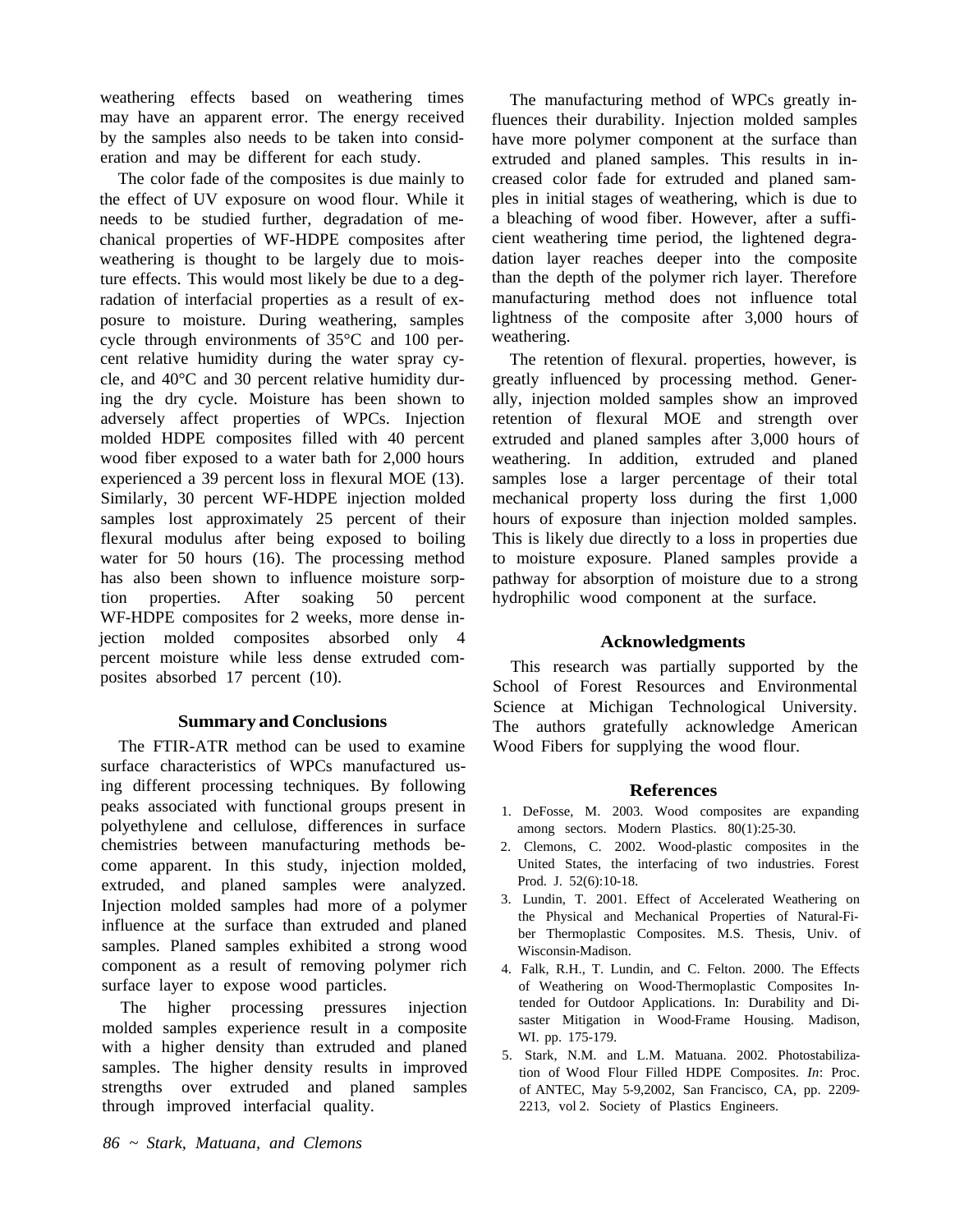- 6. Stark, N.M. and L.M. Matuana. 2003. Ultraviolet weathering of photostabilized wood flour-HDPE composites. Accepted in Journal of Applied Polymer Science, Feb.
- 7. Matuana, L.M., D.P. Kamdem, and J. Zhang. 2001. Photoaging and stabilization of rigid PVC/wood-fiber composites. Journal of Applied Polymer Science. 80(11):1943-1950.
- 8. Matuana, L.M. and D.P. Kamdem. 2002. Accelerated ultraviolet weathering of PVC/wood-flour composites. Polymer Engineering and Science. 42(8):1657-1666.
- 9. Stark, N.M. and L.M. Matuana. 2003. Structural and mechanical property changes of wood-flour/HDPE composites after accelerated weathering. Submitted to Journal of Applied Polymer Science, May.
- 10. Clemons, C. and R.E. Ibach. 2002. The Effects of processing method and moisture history on the laboratory fungal resistance of wood-HDPE composites. Submitted to Forest Products Journal, Dec.
- 11. Barbosa, S.E. and J.M. Kenny. 2000. Processing of short-fiber reinforced polypropylene. Polymer Engineering and Science. 40(1):11-22.
- 12. Joseph, K., S. Thomas, and C. Pavithran., 1995. Effect of ageing on the physical and mechanical properties of sisal-fiber-reinforced polyethylene composites. Composites Science and Technology. 53(1):99-110.
- 13. Stark, N.M. 2001. Influence of moisture absorption on mechanical properties of wood flour-polypropylene composites. Journal of Thermoplastic Composites. 14(5):421-432.
- 14. Rangaraj, S.V. and L.V. Smith. 2000. Effects of moisture on the durability of a wood/thermoplastic composite. Journal of Thermoplastic Composite Materials. 13(3): 140-161.
- 15. Lin, Q., X. Zhou, and G. Dai. 2002. Effect of hydrothermal environment on moisture absorption and mechanical properties of wood flour-filled polypropylene composites. Journal of Applied Polymer Science. 85(14): 2824-2832.
- 16. Balatinecz, J.J. and B.D. Park. 1997. The effects of temperature and moisture exposure on the properties of wood-fiber thermoplastic composites. Journal of Thermoplastic Composite Materials. 10(9):476-487.
- 17. Jabarin, S.A. and E.A. Lofgren. 1994. Photooxidative effects of properties and structure of high-density poly-

ethylene. Journal of Applied Polymer Science. 53(4): 411-423.

- 18. Hamid, S.H. and M.B. Amin. 1995. Lifetime prediction of polymers. Journal of Applied Polymer Science. 55(10):1385-1394.
- 19. Torikai, A., H. Shirakawa, S. Nagaya, and K. Fueki. 1990. Photodegradation of polyethylene: factors affecting photostability. Journal of Applied Polymer Science. 40(9-10):1637-1646.
- 20. Tidjani, A. 2000. Comparison of formation of oxidation products during photo-oxidation of linear low density polyethylene under different natural and accelerated weathering conditions. Polymer Degradation and Stability. 68(3):465-469.
- 21. David, C., M. Trojan, A. Daro, and W. Demarteau., 1992. Photodegradation of polyethylene: comparison of various photoinitiators in natural weathering conditions. Polymer Degradation and Stability. 37(3):233-245.
- 22. Tidjani, A., R. Arnaud, and A. Dasilva., 1993. Natural and accelerated photoaging of linear low-density polyethylene: changes of the elongation at break. Journal of Applied Polymer Science. 47(2):211-216.
- 23. Baeza, J. and J. Freer. Chemical Characterization of Wood and Its Components. Chapter 8, in Wood and Cellulosic Chemistry. pp. 275-384.
- 24. Colom, X., E Carrillo, E Nogus, and P. Garriga., 2003. Structural analysis of photodegraded wood by means of FTIR spectroscopy. Polymer Degradation and Stability. 80(3):543-549.
- 25. Pandey, K.K. 1999. A study of chemical structure of soft and hardwood and wood polymers by FTIR spectroscopy. Journal of Applied Polymer Science. 71(12):1969- 1975.
- 26. Annual Book of ASTM Standards. 2001. ASTM D790. American Society for Testing and Materials, Conshohocken, PA, 8.01.
- 27. Annual Book of ASTM Standards. 2001. ASTM D2565. American Society for Testing and Materials, Conshohocken, PA, 8.02.
- 28. Hon, D.N.-S. and N. Minemura., 2001. Color and Discoloration. Chapter 9, in Wood and Cellulose Chemistry, pp. 385-442. Marcel Dekker, Inc.